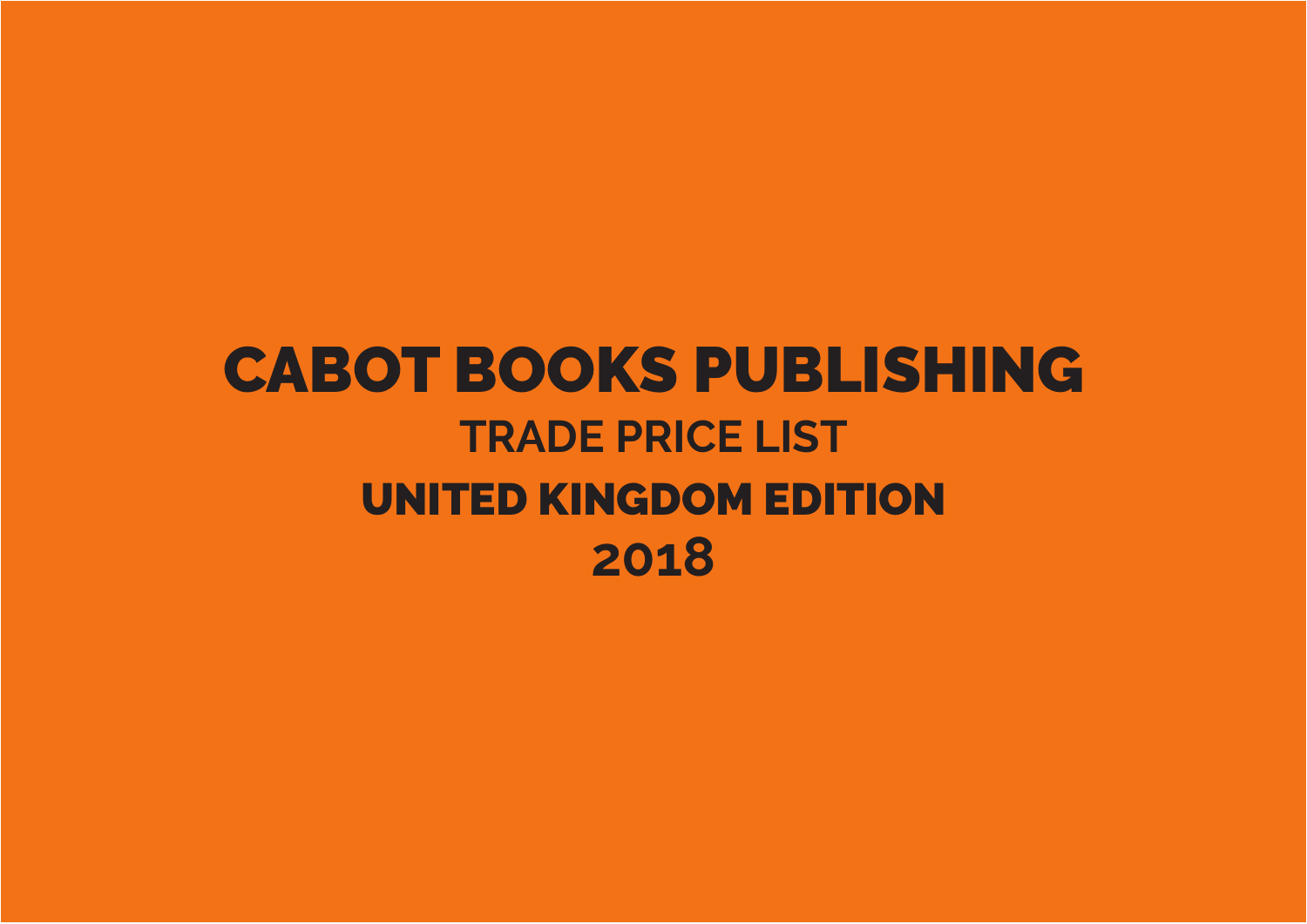| Pub.Ref. Number Book Title |                                                               | <b>List Price</b> | <b>Wholesale Price</b> | <b>Wholesale Price</b> | <b>Wholesale Price</b> | <b>Wholesale Price</b> |
|----------------------------|---------------------------------------------------------------|-------------------|------------------------|------------------------|------------------------|------------------------|
|                            | <b>CHORD BIBLE SERIES</b>                                     |                   | 5+ (40% Discount))     | 10+ (50% Discount)     | 20+ (55% Discount)     | 50+ (60% Discount)     |
| FF01US                     | The Irish Bouzouki Chord Bible: GDAD Irish Tuning             | £15.95            | £9.57                  | £7.98                  | £7.18                  | £6.39                  |
| FF02US                     | The Charango Chord Bible                                      | £15.95            | £9.57                  | £7.98                  | £7.18                  | £6.39                  |
| FF03US                     | The Tenor Mandola Chord Bible                                 | £15.95            | £9.57                  | £7.98                  | £7.18                  | £6.39                  |
| FF04US                     | The Mandocello Chord Bible                                    | £15.95            | £9.57                  | £7.98                  | £7.18                  | £6.39                  |
| FF05US                     | The Tenor Banjo Chord Bible                                   | £15.95            | £9.57                  | £7.98                  | £7.18                  | £6.39                  |
| FF06US                     | The Octave Mandolin Chord Bible                               | £15.95            | £9.57                  | £7.98                  | £7.18                  | £6.39                  |
| FF07US                     | The Irish Tenor Banjo Chord Bible                             | £15.95            | £9.57                  | £7.98                  | £7.18                  | £6.39                  |
| FF08US                     | The Ukulele Chord Bible: Standard C Tuning                    | £15.95            | £9.57                  | £7.98                  | £7.18                  | £6.39                  |
| FF09US                     | The Greek Bouzouki Chord Bible                                | £15.95            | £9.57                  | £7.98                  | £7.18                  | £6.39                  |
| FF10US                     | The Baritone Ukulele Chord Bible                              | £15.95            | £9.57                  | £7.98                  | £7.18                  | £6.39                  |
| FF11US                     | The Venezuelan Cuatro Chord Bible                             | £15.95            | £9.57                  | £7.98                  | £7.18                  | £6.39                  |
| FF12US                     | The Mandolin Chord Bible                                      | £15.95            | £9.57                  | £7.98                  | £7.18                  | £6.39                  |
| FF13US                     | The Irish Bouzouki Chord Bible: GDAE Mandolin Tuning          | £15.95            | £9.57                  | £7.98                  | £7.18                  | £6.39                  |
| FF14US                     | The Tres Cubano Chord Bible                                   | £15.95            | £9.57                  | £7.98                  | £7.18                  | £6.39                  |
| FF15US                     | The Tenor Guitar Chord Bible: Chicago Tuning                  | £15.95            | £9.57                  | £7.98                  | £7.18                  | £6.39                  |
| FF16US                     | The Tenor Guitar Chord Bible: Standard & Irish Tunings        | £15.95            | £9.57                  | £7.98                  | £7.18                  | £6.39                  |
| FF17US                     | The Puerto Rican Cuatro Chord Bible                           | £15.95            | £9.57                  | £7.98                  | £7.18                  | £6.39                  |
| FF18US                     | The Plectrum Banjo Chord Bible                                | £15.95            | £9.57                  | £7.98                  | £7.18                  | £6.39                  |
| FF19US                     | The Bluegrass Banjo Chord Bible: 5-String Open G Tuning       | £15.95            | £9.57                  | £7.98                  | £7.18                  | £6.39                  |
| FF20US                     | The Cavaquinho Chord Bible                                    | £15.95            | £9.57                  | £7.98                  | £7.18                  | £6.39                  |
| FF21US                     | The Cittern Longscale Chord Bible                             | £15.95            | £9.57                  | £7.98                  | £7.18                  | £6.39                  |
| FF22US                     | The Portuguese Coimbra Guitar Chord Bible                     | £15.95            | £9.57                  | £7.98                  | £7.18                  | £6.39                  |
| FF23US                     | The Ukulele Chord Bible: D Tuning                             | £15.95            | £9.57                  | £7.98                  | £7.18                  | £6.39                  |
| FF24US                     | The Portuguese Lisboa Guitar Chord Bible                      | £15.95            | £9.57                  | £7.98                  | £7.18                  | £6.39                  |
| FF25US                     | The Cittern Shortscale Chord Bible                            | £15.95            | £9.57                  | £7.98                  | £7.18                  | £6.39                  |
| FF26US                     | The Renaissance Lute Chord Bible                              | £15.95            | £9.57                  | £7.98                  | £7.18                  | £6.39                  |
| FF27US                     | The Ronroco Chord Bible                                       | £15.95            | £9.57                  | £7.98                  | £7.18                  | £6.39                  |
| FF28US                     | The Walaycho Chord Bible                                      | £14.99            | £9.00                  | £7.50                  | £6.75                  | £6.09                  |
| FF29US                     | The Waldzither Chord Bible                                    | £15.95            | £9.57                  | £7.98                  | £7.18                  | £6.39                  |
| FF30US                     | The Requinto Chord Bible                                      | £15.95            | £9.57                  | £7.98                  | £7.18                  | £6.39                  |
| FF31US                     | The Baritone Guitar Chord Bible: Low B Tuning                 | £15.95            | £9.57                  | £7.98                  | £7.18                  | £6.39                  |
| FF32US                     | The Laud Chord Bible: Traditional Spanish Tuning              | £15.95            | £9.57                  | £7.98                  | £7.18                  | £6.39                  |
| FF33US                     | The Baritone Guitar Chord Bible: Low A Tuning                 | £15.95            | £9.57                  | £7.98                  | £7.18                  | £6.39                  |
| FF34US                     | The Bajo Sexto & Quinto Chord Bible                           | £15.95            | £9.57                  | £7.98                  | £7.18                  | £6.39                  |
| FF35US                     | The Guitar Chord Bible                                        | £14.99            | £9.00                  | £7.50                  | £6.75                  | £6.09                  |
| FF36US                     | The Left-Handed Guitar Chord Bible                            | £14.99            | £9.00                  | £7.50                  | £6.75                  | £6.09                  |
| FF37US                     | The Colombian Tiple Chord Bible: Traditional & Modern Tunings | £15.95            | £9.57                  | £7.98                  | £7.18                  | £6.39                  |